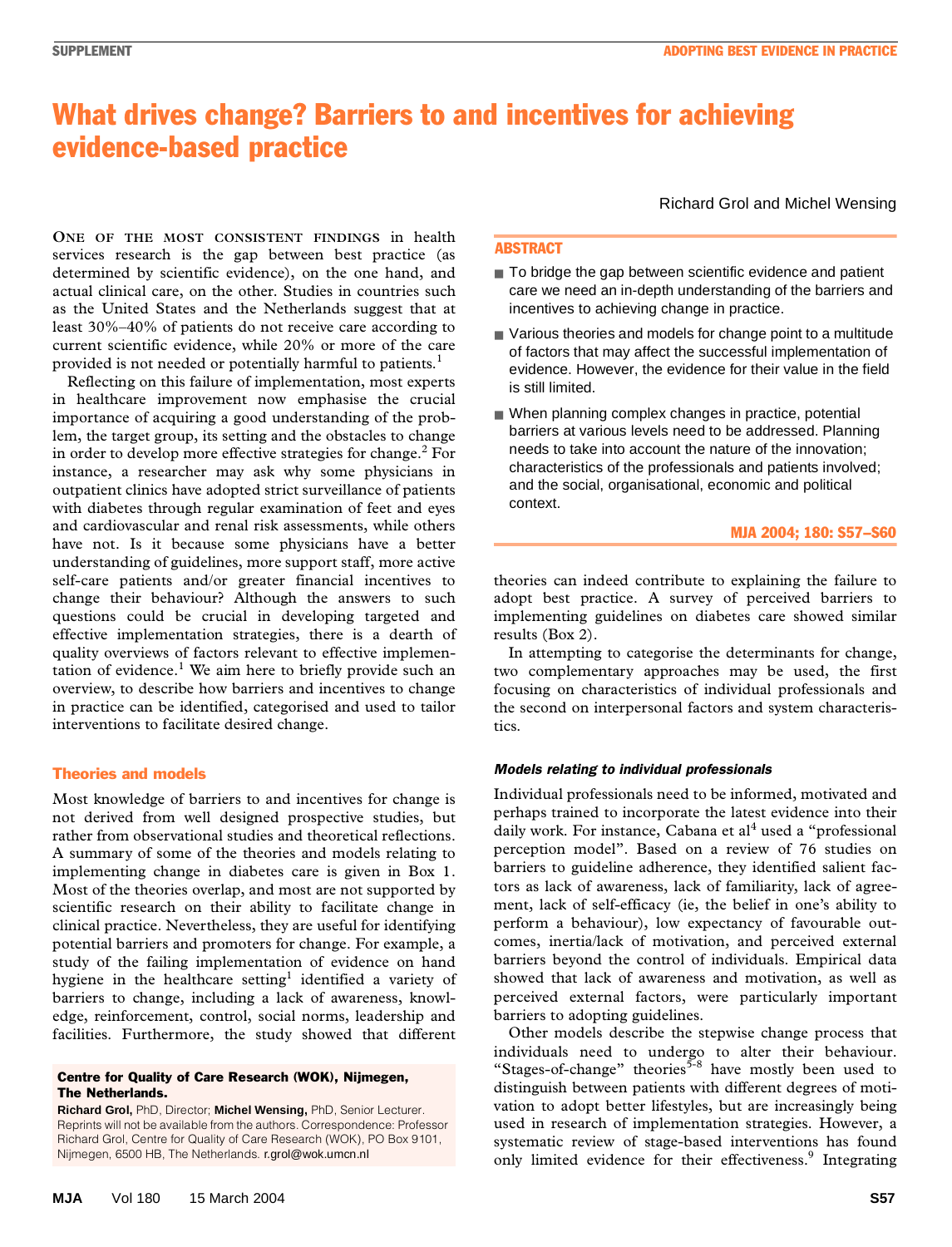| <b>THEORICALITY AND LONGING TO MANUFACTION</b> CHANGE TO MINITY AND MANUFUS |                                                                                                |                                                                                                     |  |  |  |  |
|-----------------------------------------------------------------------------|------------------------------------------------------------------------------------------------|-----------------------------------------------------------------------------------------------------|--|--|--|--|
| <b>Theories/models</b>                                                      | <b>Important factors</b>                                                                       | Lessons for improving diabetes care                                                                 |  |  |  |  |
| <b>Relating to individual professionals</b>                                 |                                                                                                |                                                                                                     |  |  |  |  |
| Cognitive                                                                   | Mechanisms of thinking and deciding; balancing<br>benefits and risks                           | Provide convincing information on diabetes care evidence                                            |  |  |  |  |
| Educational                                                                 | Individual learning needs and styles                                                           | Involve professionals in improving diabetes care; define<br>personal improvement plan               |  |  |  |  |
| Attitudinal                                                                 | Attitudes, perceived behavioural control, self-efficacy,<br>social norms                       | Convince professionals of importance; show that they can do<br>it and that others will follow       |  |  |  |  |
| Motivational                                                                | Different motivational stages with different factors/<br>barriers                              | Tailor interventions to different target groups (doctors, nurses,<br>patients) within diabetes care |  |  |  |  |
| <b>Relating to social context</b>                                           |                                                                                                |                                                                                                     |  |  |  |  |
| Social learning                                                             | Incentives, feedback, reinforcement, observed<br>behaviour of role models                      | Model best practices of diabetes care; give feedback on<br>progress                                 |  |  |  |  |
| Social network and<br>influence                                             | Existing values and culture of network, opinion of key<br>people                               | Use opinion leaders in network to improve routines                                                  |  |  |  |  |
| Patient influence                                                           | Perceived patient expectations and behaviour                                                   | Involve patients actively in improving their care; stimulate self-<br>management                    |  |  |  |  |
| Leadership                                                                  | Leadership style, type of power, commitment of leader                                          | Obtain commitment of management to improving diabetes care                                          |  |  |  |  |
| Relating to organisational and economic context                             |                                                                                                |                                                                                                     |  |  |  |  |
| Innovativeness of<br>organisation                                           | Extent of specialisation, decentralisation,<br>professionalisation, functional differentiation | Take into account type of organisation; encourage teams to<br>develop their own plans for change    |  |  |  |  |
| Quality management                                                          | Culture, leadership, organisation of processes,<br>customer focus                              | Reorganise processes for diabetes care; develop systems<br>for continuous improvement               |  |  |  |  |
| Complexity                                                                  | Interactions between parts of a complex system,<br>behavioural patterns                        | Focus on system as a whole; find main "attractors" for<br>improving diabetes care                   |  |  |  |  |
| Organisational learning                                                     | Capacity and arrangements for continuous learning<br>in organisation                           | Encourage continuous exchange of expertise on diabetes at<br>all levels of organisation             |  |  |  |  |
| Economic                                                                    | Reimbursement arrangements, rewards, incentives                                                | Reward achievement of treatment targets in diabetes care                                            |  |  |  |  |

1: Theories/models relating to implementing change to improve diabetes care

various stages-of-change theories, we have compiled a 10 step model for inducing change in professional behaviour (Box 3). Studies are under way to test the validity of these steps.

## *Models relating to interpersonal factors and system characteristics*

Healthcare professionals work in specific social, organisational and structural settings involving factors at different levels that may support or impede change. For instance, the "PRECEDE–PROCEED" model7,10,11 makes a distinction between "predisposing factors" (eg, knowledge and attitudes in the target group), "enabling factors" (eg, capacity, resources, availability of services) and "reinforcing factors" (eg, opinions and behaviour of others). Systematic reviews of studies on effective implementation of evidence and guidelines<sup>12,13</sup> have shown that strategies that take into account factors at all three levels (predisposing, enabling and reinforcing) are the most successful.

Many quantitative and qualitative studies have shown that failure to implement evidence involves factors at different levels of the healthcare system (including characteristics of professionals and patients; team functioning; influence of colleagues; organisation of care processes; available time,

staff and resources; policymaking and leadership). $14,15$  The example of barriers to implementing guidelines on diabetes care (Box 2) underlines such findings.

#### *A multilevel approach to examining barriers and incentives for change*

Based on analyses of the literature and research conducted at our research centre, we propose that barriers and incentives be examined at six different levels: the innovation itself, the individual professional, the patient, the social context, the organisational context, and the economic and political context (Box 4). Relatively little attention has been given so far to research on characteristics of the innovation itself that affect its likelihood of being implemented.<sup>1</sup>

## Tailoring strategies to bring about change

Information on potential barriers and incentives for change can be obtained in various ways, including interviews, surveys, focus groups, Delphi methods, observation in the care setting, auditing records of routinely collected data, and analysis of documents. This information can be used to tailor implementation strategies.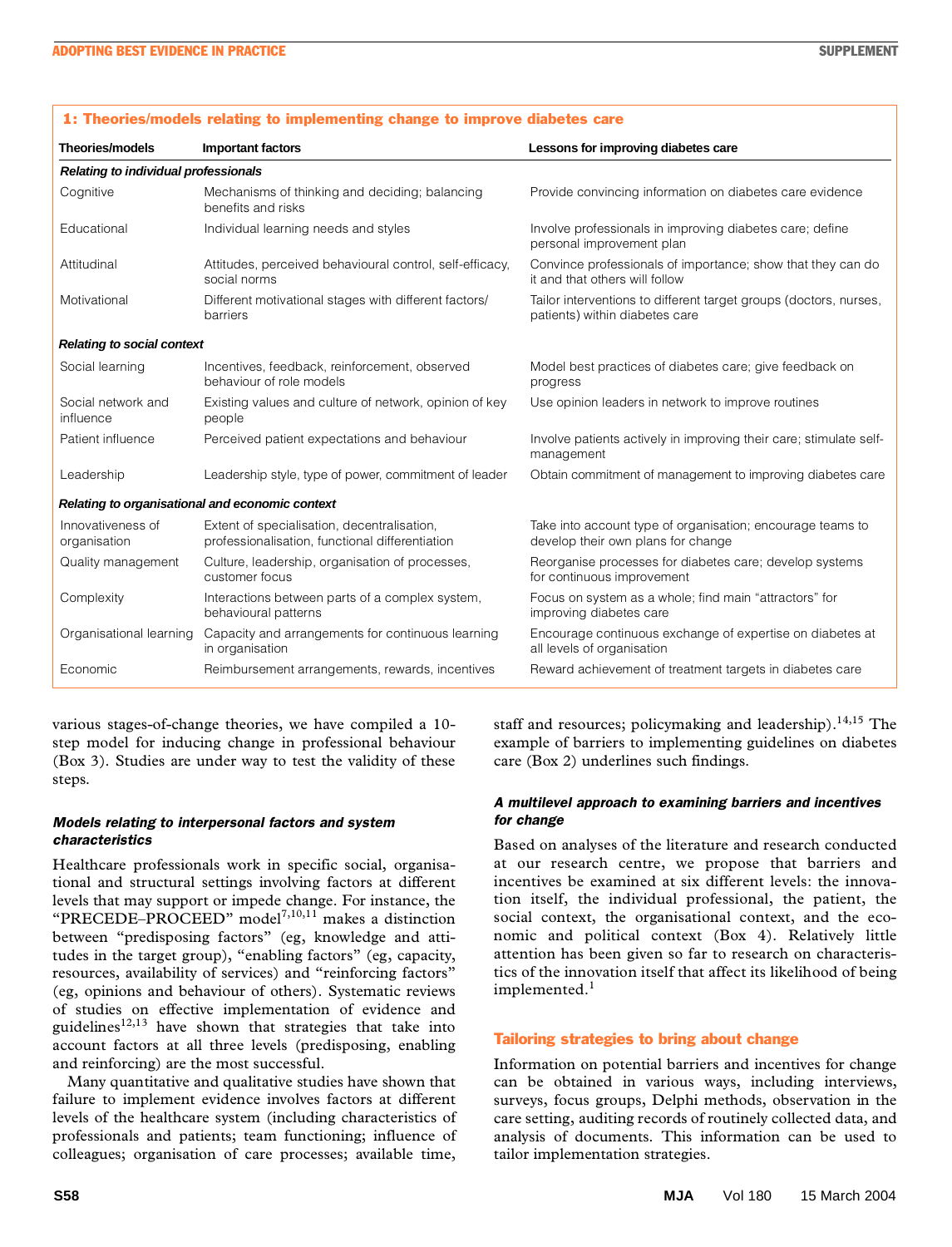## 2: Perceived barriers to implementing guidelines on diabetes care, from a survey of physicians in general hospitals in the Netherlands $3$

|                                      | <b>Proportion of respondents</b><br>citing reason<br>$(n=96; 91\%$ response rate) |  |
|--------------------------------------|-----------------------------------------------------------------------------------|--|
| Cognitive factors                    |                                                                                   |  |
| Guideline will not be read           | 44%                                                                               |  |
| Insufficient evidence base           | 35%                                                                               |  |
| Lack of knowledge of complications   | 34%                                                                               |  |
| Attitude of physicians               |                                                                                   |  |
| Guideline too rigid                  | 56%                                                                               |  |
| Use of guideline costs too much time | 54%                                                                               |  |
| Don't like imposed activities        | 50%                                                                               |  |
| Social and organisational context    |                                                                                   |  |
| No support by management             | 44%                                                                               |  |
| Disagreement among physicians        | 35%                                                                               |  |
| Heavy workload of physicians         | 81%                                                                               |  |
| Lack of necessary staff              | 46%                                                                               |  |
| Economic context                     |                                                                                   |  |
| No financial compensation            | 57%                                                                               |  |

There is limited evidence to show whether tailored interventions are more effective. We do know that some efforts at tailored intervention have been unsuccessful. For instance, a UK study of general practitioners used face-to-face interviews, guided by psychological theory, to identify barriers to implementing guidelines on depression.<sup>16</sup> However, this tailored intervention did not change professional performance any more than distribution of the guidelines only. Another study, in Norwegian general practice, on guidelines for sore throat and urinary tract infections used multiple methods to identify barriers to change: observations, telephone interviews, a postal survey and data extracted from medical records.17 A multifaceted intervention was developed, tailored to the problems found, including a short summary of the guidelines, patient education materials, computer-based decision support, extra fees for telephone consultations, and interactive courses for professionals. Despite this intensive intervention, no change in the main outcomes was found. Process evaluations after completion of the project suggested that lack of time and resources contributed significantly to this failure.

Thus, we still lack the information on how to effectively tailor interventions to produce change. Some new methods, such as "intervention mapping", are being devised, but their usefulness is yet to be tested.<sup>18</sup>

## **Conclusion**

Although we are now aware of the importance of understanding factors that facilitate or hinder change in clinical practice, we still lack in-depth knowledge of which factors

| <b>Orientation</b> | 1 Promote awareness of innovation<br>• Level of interest in reading and continuous education<br>2 Stimulate interest and involvement<br>• Degree of contact with colleagues<br>• Experience of need for innovation                                                                                                                                                                                                                    |
|--------------------|---------------------------------------------------------------------------------------------------------------------------------------------------------------------------------------------------------------------------------------------------------------------------------------------------------------------------------------------------------------------------------------------------------------------------------------|
| Insight            | 3 Create understanding<br>· Available knowledge and skills<br>• Ability to remember information<br>4 Develop insight into own routines<br>• Attitude (open-minded or defensive)<br>. Willingness to acknowledge gaps in performance                                                                                                                                                                                                   |
| Acceptance         | 5 Develop positive attitude to change<br>• Ability to perceive advantages of change<br>· Opinion of scientific merit of change<br>· Opinion of credibility of innovation source<br>• Degree of involvement in development process<br>6 Create positive intentions/decision to change<br>· Perception of self-efficacy; degree of confidence in own<br>skills<br>· Perception of potential problems of putting change into<br>practice |
| Change             | 7 Try out change in practice<br>· Perception of practical barriers (time, staff, money)<br>• Opportunity to try change on small scale<br>8 Confirm value of change<br>· Whether first experiences positive or negative<br>· Degree of cooperation experienced and reaction of<br>patients and colleagues<br>• Side effects (eg, higher or lower costs)                                                                                |
| Maintenance        | 9 Integrate new practice into routines<br>. Willingness and ability to redesign processes<br>10 Embed new practice in organisation<br>. Whether procedures in place for constant reminding<br>• Availability of supportive resources<br>• Degree of support from management                                                                                                                                                           |

3: Potential barriers/incentives in relation to a proposed 10-step model for inducing change in

professional behaviour<sup>6</sup>

#### • Degree of support from management

 $\mathbf{z}$ 

## 4: Barriers to and incentives for change at different levels of healthcare

| Level                             | <b>Barriers/incentives</b>                                                         |  |  |
|-----------------------------------|------------------------------------------------------------------------------------|--|--|
| Innovation                        | Advantages in practice, feasibility, credibility,<br>accessibility, attractiveness |  |  |
| Individual<br>professional        | Awareness, knowledge, attitude, motivation to<br>change, behavioural routines      |  |  |
| Patient                           | Knowledge, skills, attitude, compliance                                            |  |  |
| Social context                    | Opinion of colleagues, culture of the network,<br>collaboration, leadership        |  |  |
| Organisational<br>context         | Organisation of care processes, staff, capacities,<br>resources, structures        |  |  |
| Economic and<br>political context | Financial arrangements, regulations, policies                                      |  |  |